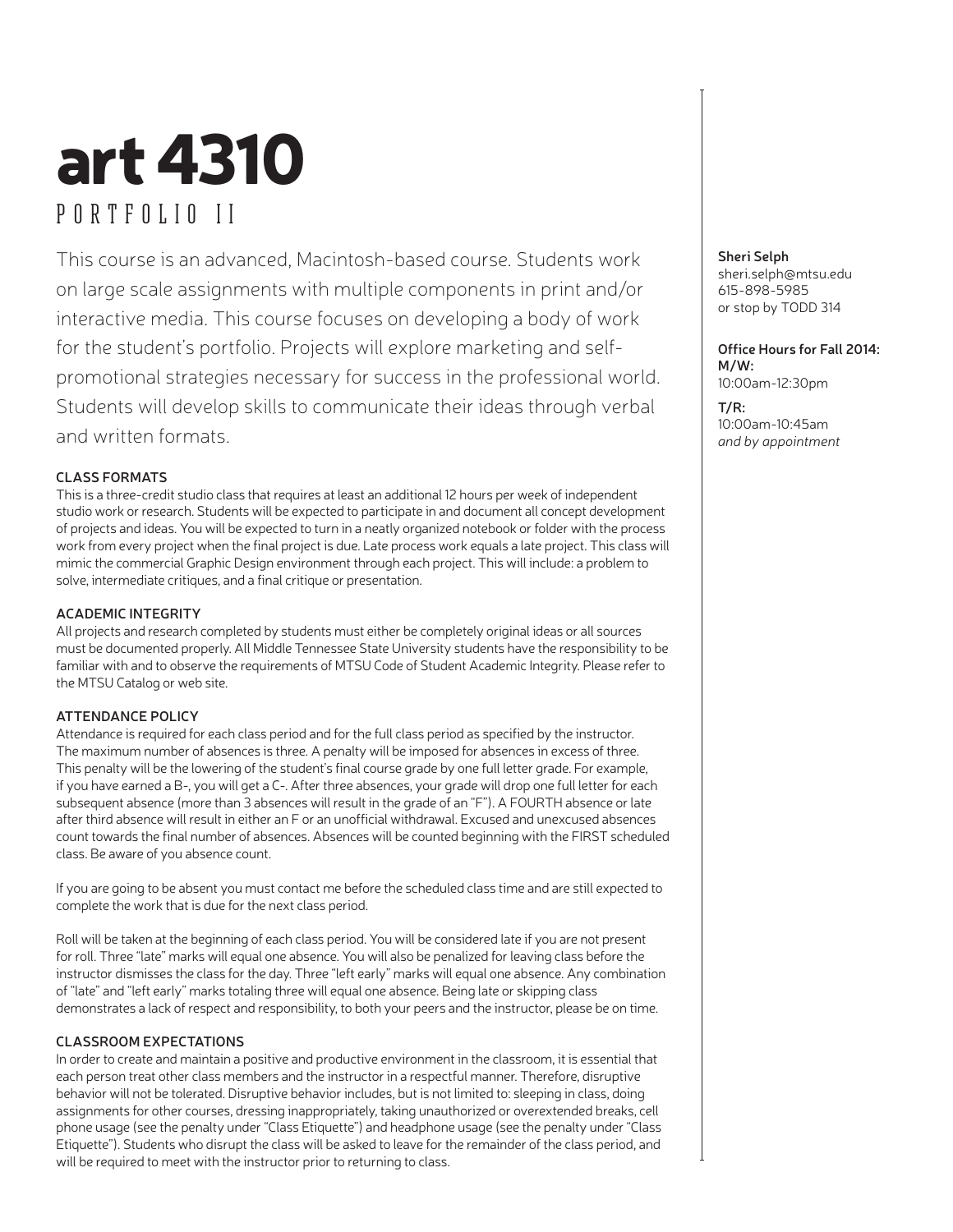*Class Etiquette:*

*Cell phone usage is not permitted in this class. If your cell phone rings or beeps during this class, or if you use the phone during class time 5 points will be subtracted from your total points for the semester.*

*Headphone usage is permitted during work time only. But headphones must be removed when requested. Do not let your headphones cause you to miss important instruction that may take place throughout the class period. It will be your responsibility to make sure you pay attention to all of the material presented in class. It will not be my responsibility to revisit information that you missed while listening to your headphones.* 

*FACEBOOK or SOCIAL SITES are not permitted either, resulting in the deduction of 5 points from your total points for the semester. Class time is to be utilized only for design research and execution.*

*On presentation days, you are expected to give your full, undivided attention. If you appear to be doing other work while a fellow student is presenting, 5 points will be deducted for your critique grade for that day.*

*If any scheduled course meeting conflicts with a mandated religious observance, the student must notify me prior to the day of observance that the student will be absent from class.*

#### **CRITIQUES**

Students are expected to participate in every critique and will be graded on their ability to verbalize their ideas regarding design considerations, technical execution, and concept development. Students should treat critiques as if they are going on a job interview or client meeting. This means proper attire. If a student is late to a critique, unprepared, or absent on the day of a critique, then their project grade will drop one full letter grade. Critiques are intended to be constructive, but also critical.

#### **ADA NOTE**

If you have special needs as addressed by the Americans with Disabilities Act (ADA), please notify me immediately (not at the end of the semester) so that appropriate accommodations can be provided. Reasonable Accommodations for Students with Disabilities: ADA

accommodation requests (temporary or permanent) are determined only by Disabled Students Services. Students are responsible for contacting the Disabled Students Services Office at 615-898-2783 to obtain ADA accommodations and for providing the instructor with the accommodation letter from Disabled Student Services.

#### **FERPA**

FERPA stands for Family Educational Rights and Privacy Act (sometimes called the Buckley Amendment).

- Passed by Congress in 1974, the Act grants four specific rights to the adult student:
- the right to see the information that the institution is keeping on the student
- the right to seek amendment to those records and in certain cases append a statement to the record
- the right to consent to disclosure of his/her records
- the right to file a complaint with the FERPA office in Washington

#### **PROJECT PRESENTATION**

Presentation is an essential element in the design process, all final projects must be mounted and flapped with tracing paper. Work that doesn't meet these specifications will not be accepted. Students *must also bring their digital files* to submit to the instructor on presentation day!

#### **QUIZZES & EXAMS**

Students may be given quizzes and exams throughout the semester, which could include both written and digital formats. If a student is absent on the day in which a quiz or exam is given, then they will be expected to take the quiz or exam on their first day back to class and penalized 2 full letter grades. For example, if a student scored a 90% on a make-up quiz, then their final grade for that quiz would be lowered to a 70%. Pop quizzes will not be made up and the student will receive a zero for that grade.

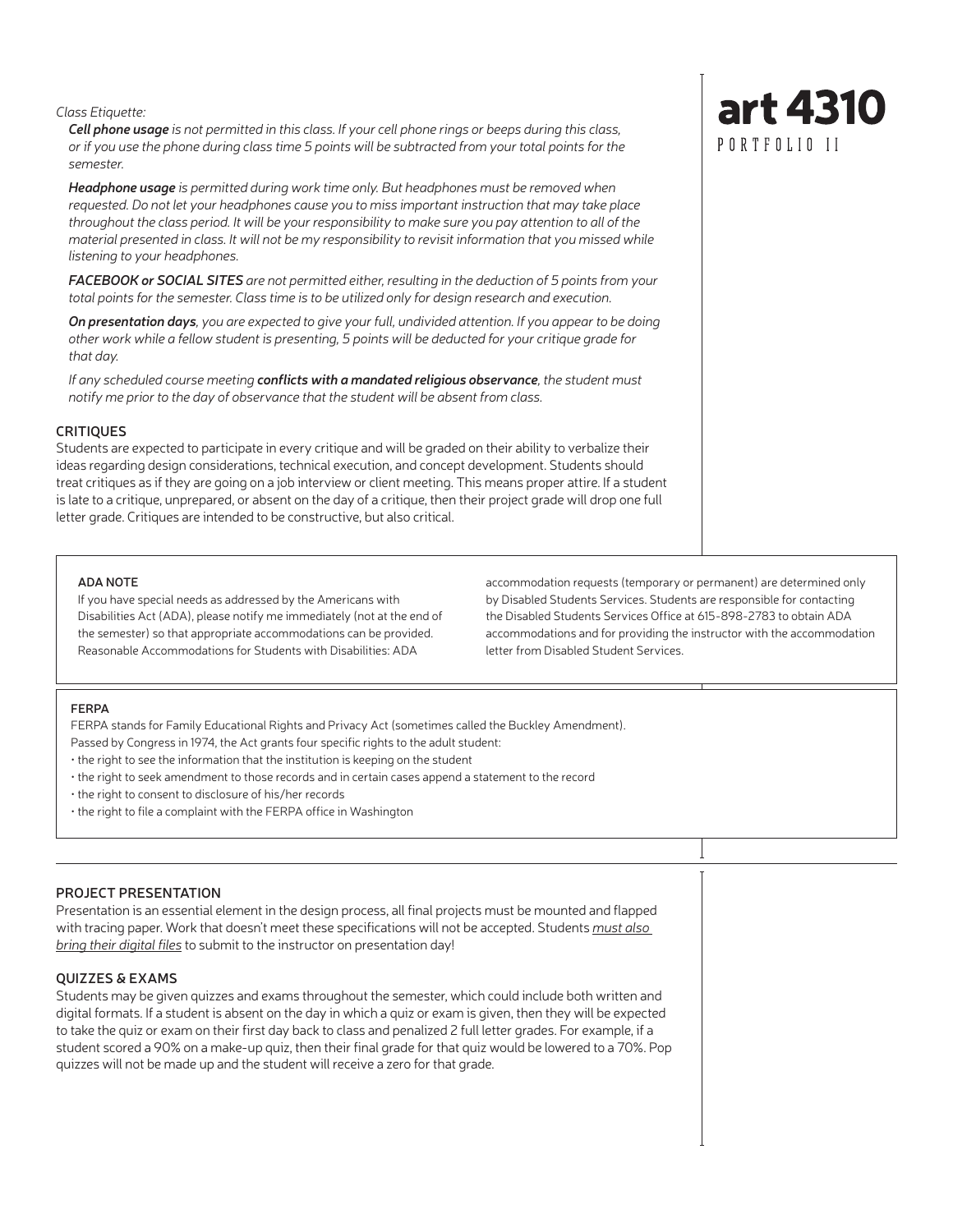#### **GRADES & EVALUATION**

Projects will be graded using a rubric specifically formulated for this course which can be found on Desire2Learn. They will be assigned one grade based on the following:

*Conceptualization:* Does the work exhibit a unique approach to solving the problem?

*Process:* Did you explore the topic thoroughly? Did you take the steps necessary to achieve the best possible outcome?

*Visualization:* How effectively did you visualize the concept through content?

*Messaging:* Did you engage your audience? Did you communicate effectively?

*Typography:* Is the typography appropriate/interesting? Did you leave widows/ orphans? Have you checked the tracking/kerning?

*Organization of Content:* Is the content well organized? Did you proofread? Spellcheck? Are you missing copy?

*Imagery/Visual Elements:* Are the images/visual elements appropriate and effective?

*Studio Contribution:* Did you make efficient use of studio time? Did you participate in preliminary critiques?

*Craftsmanship:* Did the project meet the required specifications? Was it clean and on time? Were the files print-ready/web-ready?

#### Academic Misconduct

Middle Tennessee State University takes a strong stance against academic misconduct. Academic Misconduct includes, but is not limited to, plagiarism, cheating, and fabrication.

**Academic Misconduct:** Plagiarism, cheating, fabrication, or facilitating any such act. For purposes of this section, the following definitions apply:

(1) **Plagiarism:** The adoption or reproduction of ideas, words, statements, images, or works of another person as one's own without proper attribution. This includes self-plagiarism, which occurs when an author submits material or research from a previous academic exercise to satisfy the requirements of another exercise and uses it without proper citation of its reuse.

(2) **Cheating:** Using or attempting to use unauthorized materials, information, or study aids in any academic exercise. This includes unapproved collaboration, which occurs when a student works with others on an academic exercise without the express

permission of the professor. The term academic exercise includes all forms of work submitted for credit or hours.

 (3) **Fabrication:** Unauthorized falsification or invention of any information or citation in an academic exercise.

To be clear: going online and taking information without proper citations, copying parts of other student's work, creating information for the purposes of making your paper seem more official, or anything involving taking someone else's thoughts or ideas without proper attribution is **academic misconduct**. If you work together on an assignment when it is not allowed, it is **academic misconduct**. If you have a question about an assignment, please come see me to clarify. Any cases of academic misconduct will be reported to the Office of Academic Affairs for violating the academic honesty requirements in the student handbook. They will also result in failure for the course. Remember – ignorance is NOT a defense.

#### *Professionalism:*

I will be using the plus/minus grading scale that has been implemented at MTSU. Grades are not rounded up (example: a score of 85.9 will always be recorded as a B-, not a B). There will be no plus or minus grades given for A or F. To calculate your grade, add the total number of points received by the total number of points available (example: if you received a 34 out of 40 on a project, your grade for that project would be an 85%). The following is a general guideline for evaluating student effort and the professor's expectations:

- $A =$  Excellent work with class participation
- $B =$  Good work with class participation
- $C =$  Average work with required amount of involvement
- $D =$  Poor work with little or no involvement in class
- $F =$  No or little work with no or little class participation

All projects are due on the date and time and in the condition set by the instructor. Late projects will be penalized by lowering the project grade by one grade every day (not class period) that the project is not completed. Please note: If you are late for class or unprepared on the day a project is due, your grade will drop one full letter grade. There will be no redo's in this class so, make sure that the work is 100% the first time it is collected. Students are responsible for all assigned readings, lectures and class discussions.

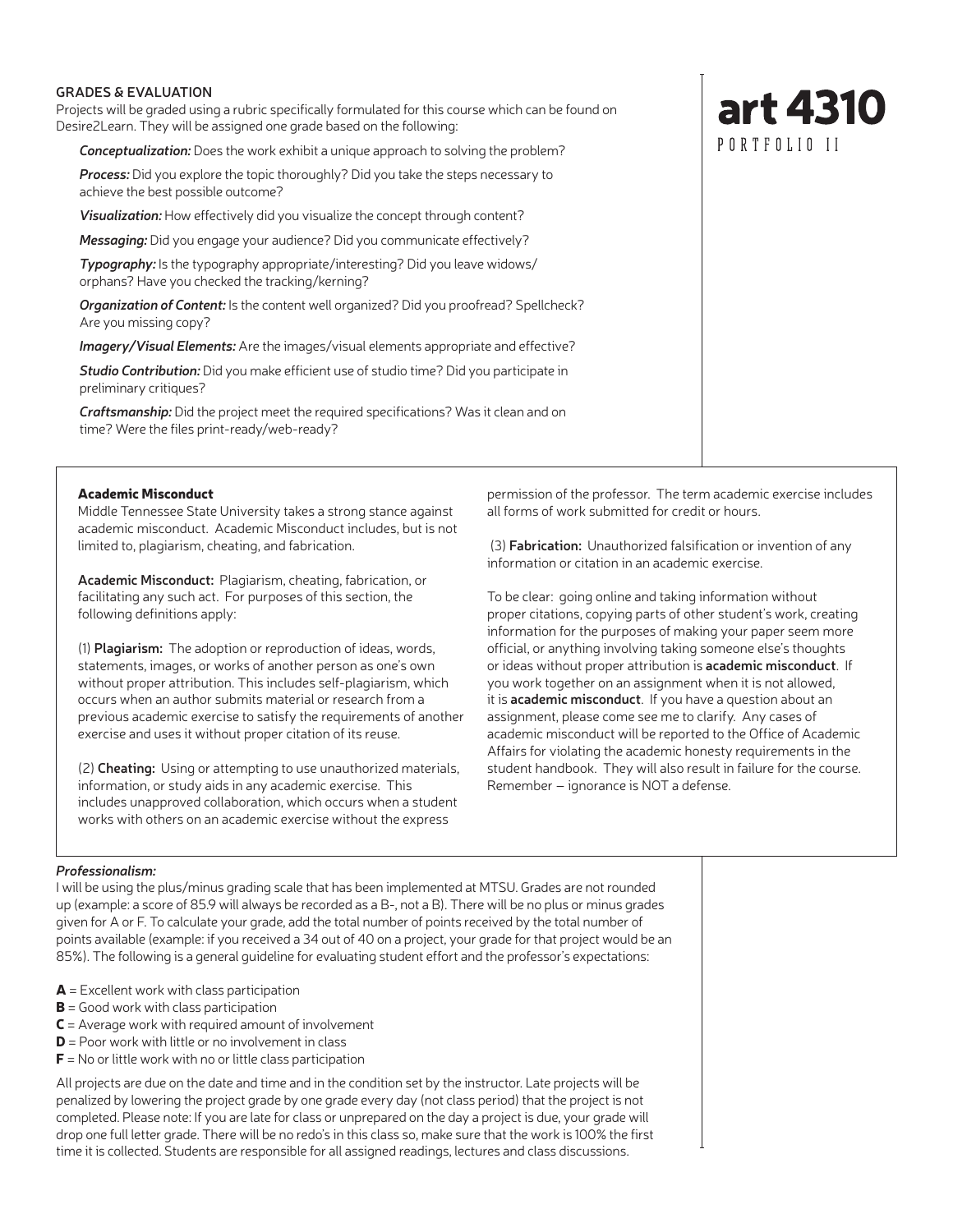#### **RECOMMENDED MEMBERSHIPS**

Students are encouraged to join and participate in the American Institute of Graphic Arts (AIGA) and/or the Nashville Advertising Federation (NAF). These national, professional organizations are grouped in chapters on a local and regional level and are an excellent way to meet designers and illustrators while broadening your understanding of the field. The AIGA is dedicated to the education and support of its members through events such as lectures, symposia and seminars. The AIGA also publishes books and periodicals as well as sponsoring competitions. The MTSU student chapter of AIGA meets every other week, and information on these meeting times will be provided to you during the semester.

#### **LECTURES**

Plan on attending at least two outside lectures this semester. The MTSU chapter of AIGA will have speakers throughout the semester. Watch for posters on these! The Art Department will also bring in lecturers throughout the semester as funding becomes available.

#### **RECOMMENDED TEXTS**

Student subscriptions for *Print*, *CMYK*, *Communication Arts* (CA) and *How* magazine are recommended reading to immerse you in our industry's state-of-mind and keep you involved in currents trends and business matters. Also:

*Becoming a Graphic Designer* by Steven Heller & Teresa Fernandes *Marketing Your Creative Portfolio* by Buff Hungerland

#### **MATERIALS**

Students will be expected to present their work in a professional manner. Quality tools and materials should be considered as an investment in one's future.

*jump drive (minimum 32 GB) - I also suggest getting a back-up jump drive or hard-drive.*

*binder or sketchbook to organize assignments and process*

*pencils and erasers markers (different. sizes & colors) x·acto knife (with extra blades) black artist tape*

**THIS CLASS IS YOUR OPPORTUNITY TO:**

- Focus on presenting your work and ideas in a professional manner.
- Bring in complete ideas for group discussions and critique—as an opportunity to work out the flaws, predictable solutions, and tired approaches
- Practice writing desgin briefs
- Work to a timeline and meet deadlines
- Share techniques & build your reportoire
- Write more creative and effective tags and headlines

#### **LOTTERY SCHOLARSHIP REMINDER**

Do you have a lottery scholarship? To retain Tennessee Education Lottery Do you have a lottery scholarship? To retain Tennessee Education Lottery Scholarship eligibility, you must earn a cumulative TELS GPA of 2.75 after 24 and 48 attempted hours and a cumulative TELS GPA of 3.0 thereafter. You may qualify with a 2.75 cumulative GPA after 72 attempted hours (and subsequent semesters), if you are enrolled full-time and maintain a semester GPA of at least 3.0. A grade of C, D, F, FA, or I in this class may negatively impact TELS eligibility. Dropping or stopping attendance in a

class may also impact eligibility; if you withdraw from or stop attending this class and it results in an enrollment status of less than full time, you may lose eligibility for your lottery scholarship. Lottery recipients are eligible to receive the scholarship for a maximum of five years from the date of initial enrollment, or until reaching 120 TELS attempted hours or earning a bachelor degree. For additional Lottery rules, please refer to your Lottery Statement of Understanding form (http://www.mtsu.edu/financial-aid/ forms/LOTFOD.pdf) or contact your MT One Stop Enrollment Counselor (http://www.mtsu.edu/one-stop/counselor.php).



*cutting mat (minimum 18" x 24") spray mount / spray adhesive steel ruler with cork back (18" or longer) 6 pieces of 15 X 20" black presentation board tracing paper large enough to cover 15 X 20" black presentation board other presentation materials as needed (speciality papers, binding materials, etc.)*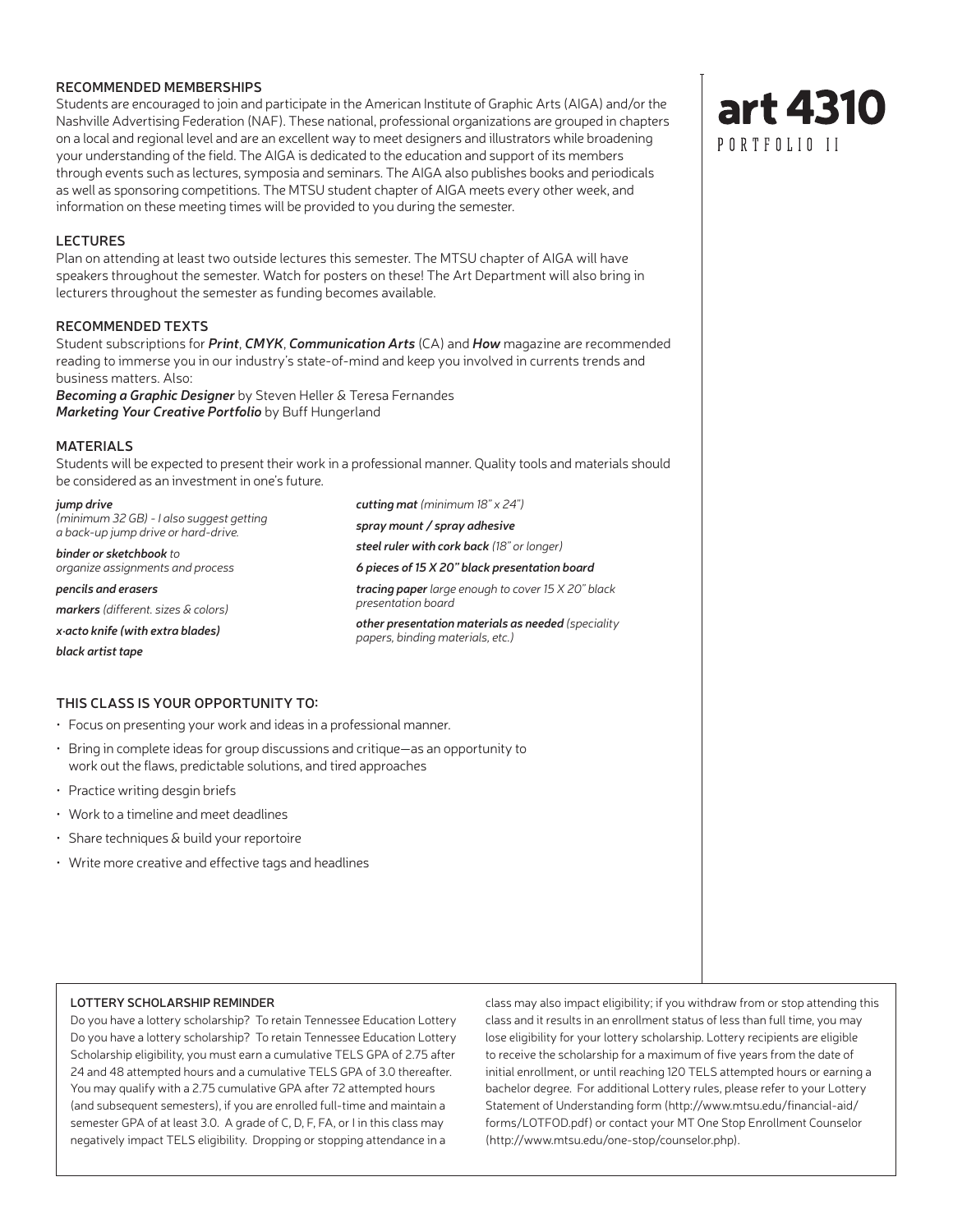## Exhibition Posters Client: Todd Gallery **Portfolio II: Project 1**

You will be designing posters for one of the first two gallery events of the semester.

- Monday/Wednesday's 4310 will be working on **In/finite Earth**
- Tuesday/Thursday's 4310 will be working on **CHINA**

The Todd Gallery is our client. This will be your opportunity to represent the area of graphic design and support Todd Gallery while MTSU's president and members of the Patrons Society are visiting our department.

Here are your schedules:

#### **In/finite Earth (Exhibit Poster)**

August 24 - Assets (photos, dates, times, all mandatories) from client (Eric) due August 25- Write creative brief. Concepting and roughs August 27 - Comps due, First round to client due August 28 - Feedback from client (Eric) due Sept 1 - Labor Day holiday Sept 3 - Finished Posters due. Creative brief due. Proofed during class. Collected files, hi-res pdfs due printer-ready at EOC.

Some basic Info: September 16 - October 1; Reception Sept 15, 5-7pm

#### **CHINA: a decade through the eyes of an American University President (Exhibit Poster)**

August 24 - Assets (photos, dates, times, all mandatories) from client (Eric) due

August 26 - Write creative brief. Concepting and roughs in class.

August 28 - Comps due. We will look at the , First round to client due

August 29 - Feedback from client (Eric) due. Sheri will email feedback/revisions.

Sept 2 - Finished Posters due. Creative brief due. Proofed during class. Collected files, hi-res pdfs due printer-ready at EOC.

Some basic Info: September 10-12, Lecture - Wed, September 10, TBA, MTSU Arts Patron Society Reception - Thur Sept 11, 6-8pm

Now, what are the questions you need answered in order to do your job?

# art 4310 PORTFOLIO II